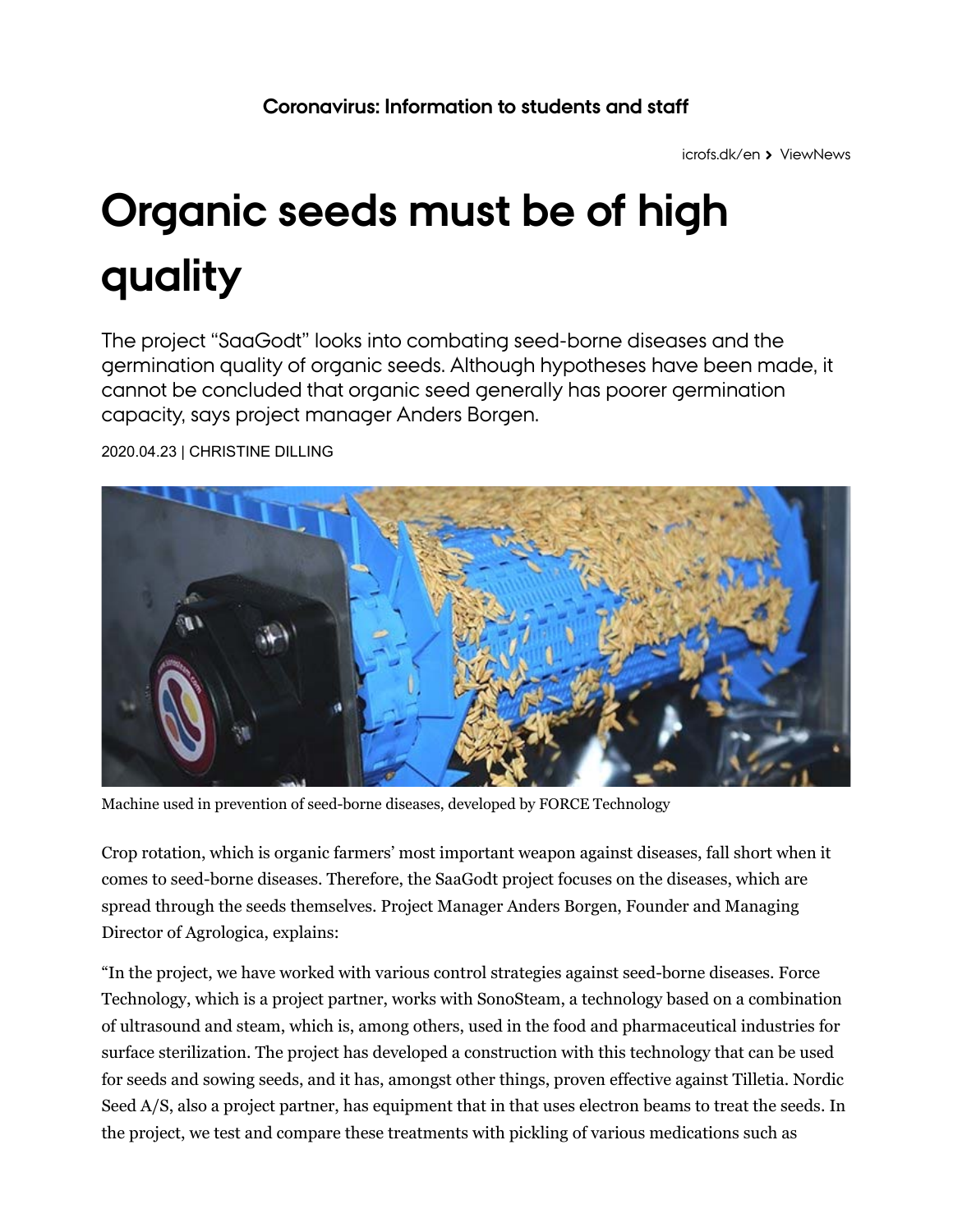vinegar, saponin and algae extracts such as laminarin, which is known to have antifungal effects. We have previously worked superficially with the substances and methods in the FØJO project ORGSEED but now we have the opportunity to test them in practice and the trials look promising".

However, Anders Borgen explains that it has been difficult to obtain infected seeds, as the method used by most laboratories today to test ramularis and barley stripe, results in many seeds being tested false positive, i.e. seeds that are classified as sick are not. Therefore, the project ended up only working with Tillietia in wheat as well as rice, which has several seed-borne diseases abroad.

## **Take good care of your seeds – and use the best quality**

The second part of the project is about germination vitality of organic seed breeds. There have been several examples that could indicate that organic seeds have poor germination capacity, a problem that has been known for many years. It is not something that the results of the SaaGodt project can confirm. The tests of the yields have experienced both technical and weather challenges but preliminary results show that a high quality of seeds are central:

In the project, several yield tests of the same variety were made in organic and conventional barley and wheat, which were then tested under both organic and conventional conditions. However, the results have not been clear.

Anders Borgen explains: "What we *can* conclude is that one can have seeds that meet the requirements for germination but which at the same time have low germination energy, and the affects the yields. But you *cannot* say that organic seeds generally have lower germination abilities. It does not germinate poorly because it is organic, it germinates poorly because it has been grown and, especially, stored under conditions that are not optimal. To be a bit frisky, you could say, that it is not the organic seed that is to blame but rather the individual organic farmer. Another aspect is that there is a lot of evidence that organic farming should use high-quality cereals for seeds".

"So you should *not* send all the best to the mill", says Anders Borgen and continues:

"It is not enough that it meets the certification requirements, because within that spectrum there can be both good and bad quality, and that has a significant effect. But we cannot conclude that organic seeds generally has poorer germination capacity".

The SaaGodt project will run until the end of 2021.

Read more about the project here

SaaGodt is part of the Organic RDD 3 program, which is coordinated by ICROFS (International Center for Research in Organic Agriculture and Food Systems). The project has received grants from the Green Development and Demonstration Program (GUDP) under the Ministry of food. Read more about ICROFS at https://icrofs.dk/en/